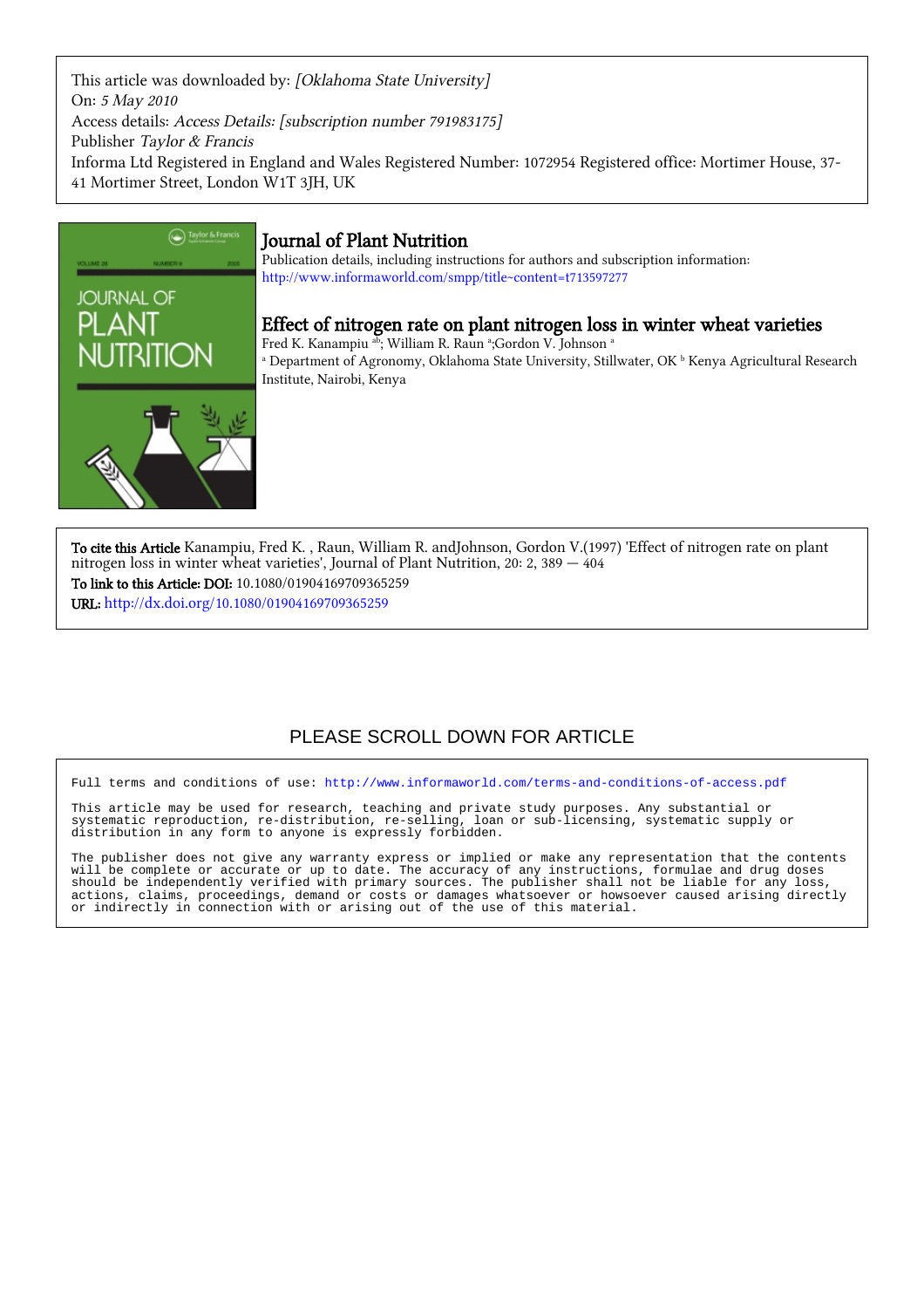# **Effect of Nitrogen Rate on Plant Nitrogen Loss in Winter Wheat Varieties<sup>1</sup>**

Fred K. Kanampiu,<sup>2</sup> William R. Raun,<sup>3</sup> and Gordon V. Johnson

*044 North Agricultural Hall, Department of Agronomy, Oklahoma State University, Stillwater, OK 74078*

#### **ABSTRACT**

Gaseous nitrogen (N) loss from winter wheat *(Triticum aestivum* L.) plants has been identified, but has not been simultaneously evaluated for several genotypes grown under different N fertility. Two field experiments were initiated in 1993 and 1994 at the Agronomy Research Station in Stillwater and Perkins to estimate plant N loss from several cultivars as a function of N applied and to characterize nitrogen use efficiency (NUE). A total of five cultivars were evaluated at preplant N rates ranging from 30 to 180 kg·ha<sup>-1</sup>. Nitrogen loss was estimated as the difference between total forage N accumulated at anthesis and the total (grain  $+$  straw) N at harvest. Forage, grain, straw yield, N uptake, and N loss increased with increasing N applied at both Stillwater and Perkins. Significant differences were observed among varieties for yield, N uptake, N loss, and components of NUE in forage, grain,

<sup>1</sup>Contribution from the Oklahoma Agricultural Experiment Station, Oklahoma State University, Stillwater, OK 74078. Published with approval of the Director, Oklahoma Agricultural Experiment Station.

<sup>2</sup>Current address: Kenya Agricultural Research Institute, P.O. Box 57811, Nairobi, Kenya. <sup>3</sup>Corresponding author.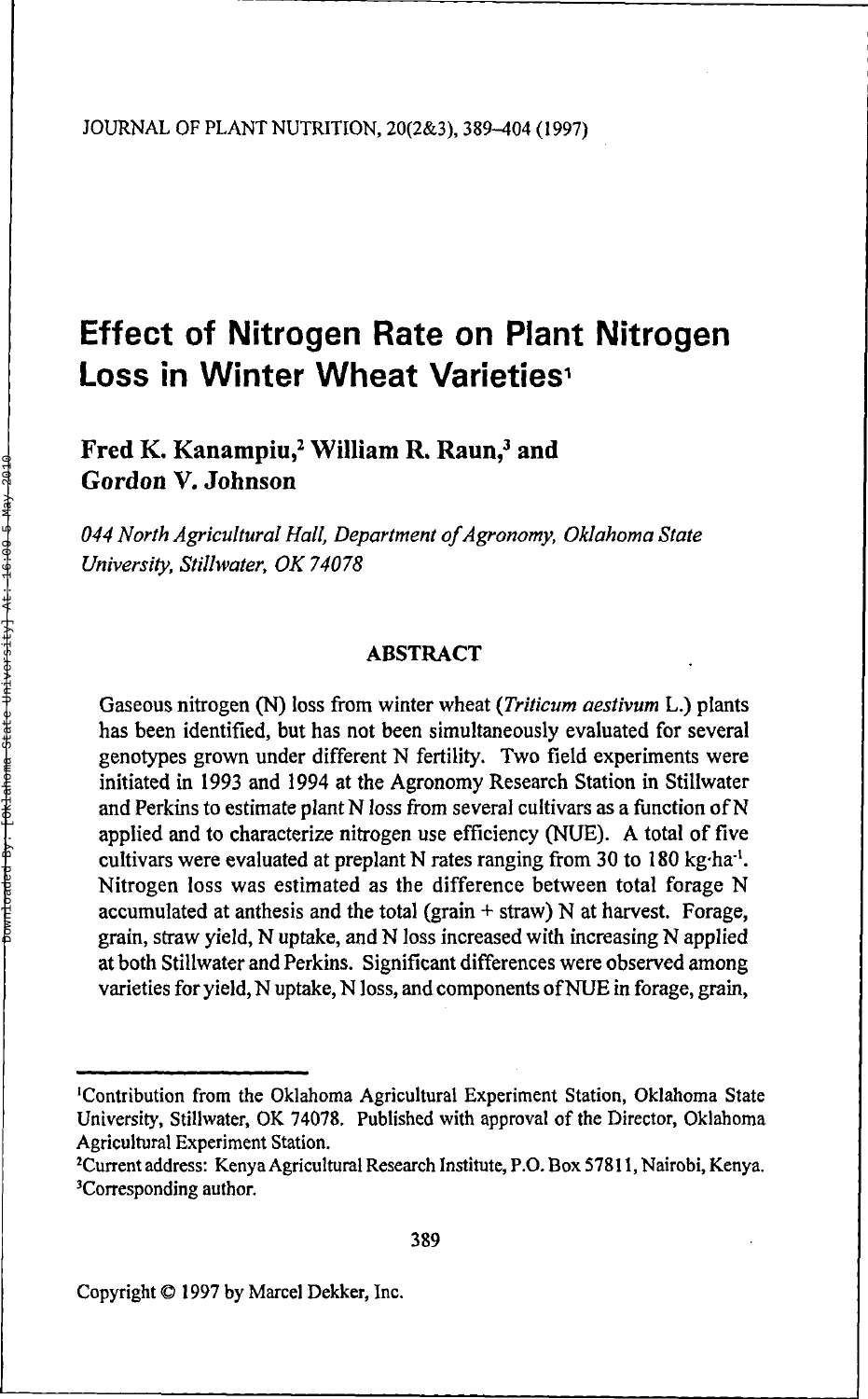straw, and grain + straw. Estimates of N loss over this two-year period ranged from 4.0 to 27.9  $kg$  ha<sup>-1</sup> (7.7 to 59.4% of total forage N at anthesis). Most N losses occurred between anthesis and 14 days post-anthesis. Avoiding excess N application would reduce N loss and increase NUE in winter wheat varieties. Varieties with high harvest index (grain yield/total biomass) and low forage yield had low plant N loss. Estimates of plant loss suggest N balance studies should consider this variable before assuming that unaccounted N was lost to leaching and denitrification.

#### **INTRODUCTION**

Worldwide interest associated with increasing cereal grain protein has focused added attention on improving the utilization of N in cereals (Desai and Bhatia, 1978). The effectiveness with which N is used by wheat and other cereals has become increasingly important because of increased costs associated with the manufacture and distribution of N fertilizer. Increased use of fertilizer N in agricultural production has raised concerns because of the potential for groundwater contamination. This concern has pressured farmers to use N more efficiently.

Nitrogen use efficiency (NUE) is defined as grain production per unit of N available in the soil (Moll et al., 1982; Van Sanford and Mackown, 1986). Nitrogen uptake and partitioning between straw and grain are the two major components of N economy in plants (Desai and Bhatia, 1978). Partitioning N between grain and straw is important in cereal crops that are grown in areas with depleted soil N and moisture during the grain filling period. Uptake efficiency (total shoot N/soil N supply) and utilization (grain yield/total shoot N) of N in the production of grain requires that the processes of uptake, translocation, assimilation, and redistribution of N operate effectively. The relative contribution of these processes to genotypic differences in NUE is unknown and varies among genetic populations and among environments, including N supply. Moll et al. (1982) observed an interaction between corn hybrids and N levels for all traits except grain yield. At low N supply, differences among hybrids for NUE were largely due to variation in utilization of accumulated N, but with high N they were largely due to variation in uptake efficiency. They concluded that variation of NUE appeared to result from differences among genotypes and levels of N supplied.

Wuest and Cassman (1992) found recovery of N applied at planting ranged from 30 to 55%, while recovery of N applied at anthesis ranged from 55 to 80% in irrigated wheat. The amount of fertilizer N applied at anthesis had the greatest influence on post-anthesis N uptake, which ranged from 17 to 77 kg N ha<sup>-1</sup>. This shows that late N application can be efficiently taken up by plants. Grain protein levels may increase with late-season N applications (Wuest and Cassman, 1992). Fertilizer N use efficiency varies considerably depending upon the native soil N supply, previous N uptake, developmental stage of the plant when supplemental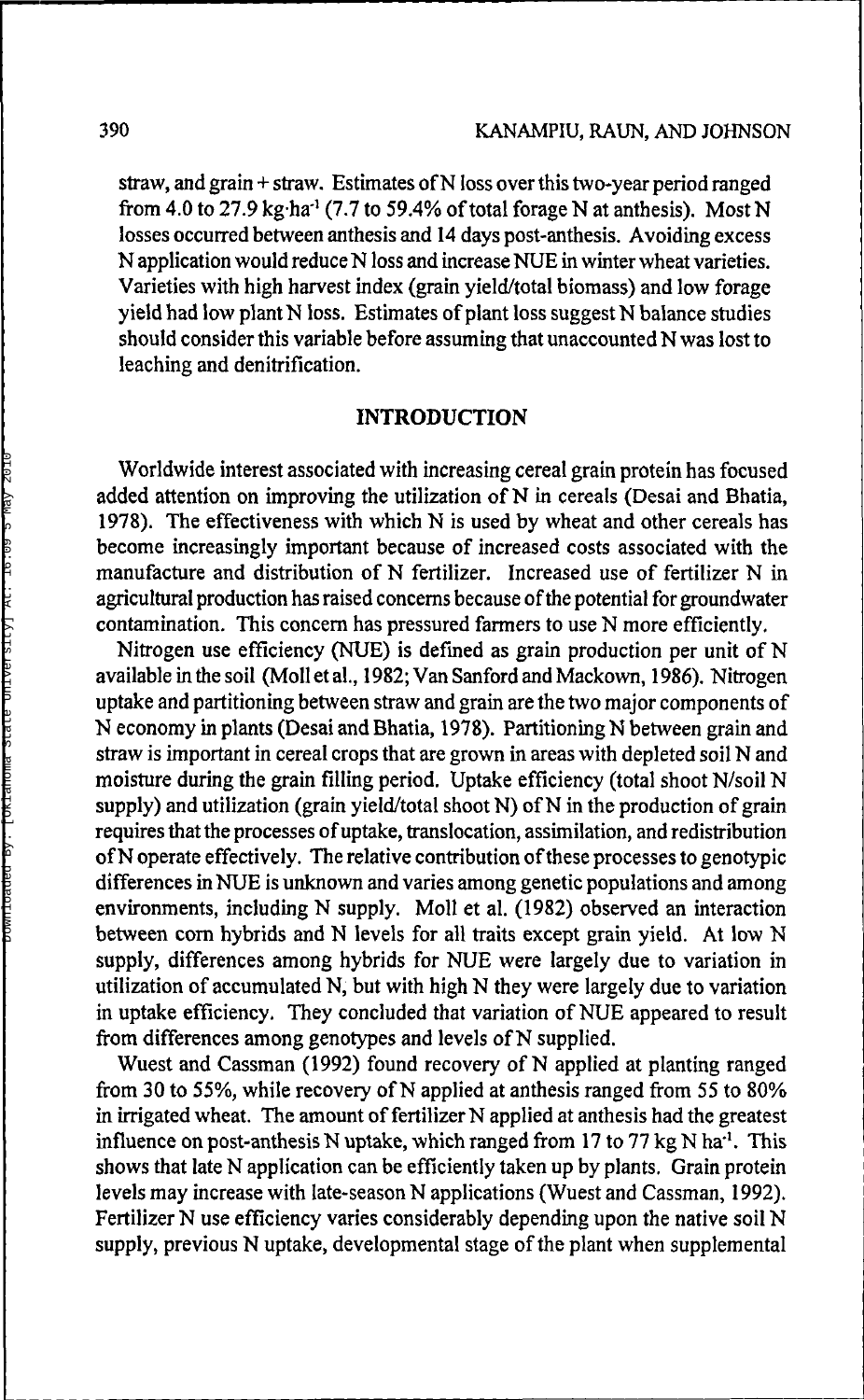N is applied, and yield potential (Wuest and Cassman, 1992). Optimizing fertilizer N use, achieving acceptable grain yield, and maintaining adequate grain protein requires knowledge of expected N uptake efficiency and utilization within the plant in relation to the rate and timing of N applied.

Calculation of N fertilizer use efficiency is typically based on the amount of N found in the crop at maturity. It is commonly perceived that maximum accumulation of N by plants occurs at maturity; however, it is more typical for maximum N accumulation of grain crops to be reached sometime between pollination and maturity (Francis, 1993). Dhugga and Waines (1989) found differences among wheat genotypes for shoot N accumulation before and after anthesis at the highest soil N level. At this level, some genotypes either stopped accumulating or showed a net loss of shoot N between anthesis and maturity, which appeared to be associated with superior preanthesis N accumulation capacity and reduced grain N yield of such genotypes.

Plant shoots may be a significant source of N loss in crops. Volatile N has been found to be released from plant tissue with NH<sub>3</sub> being the prevalent form of postanthesis N loss (Harper et al., 1987). Francis et al. ( 1993) found maximum net N accumulation in corn to occur during early reproductive development  $(R1 - R3)$ followed by a subsequent decline. They found plant N loss could account for 52 to 73% of the unaccounted N in <sup>15</sup>N balance calculations. Ammonia loss rates on a leaf-area basis from wheat were found to be similar for low and high N plants despite significantly high N concentrations in high N plants (Parton et al., 1988). They found twice the leaf area was attained by the high N plants, resulting in NH, volatilization rates roughly twice those observed in the low-N plants. Nitrogen loss from wheat plants through aerial NH<sub>3</sub> transport has also been found during periods of adequate available soil N (Harper et al., 1987) and during plant senescence (Harper et al., 1987; Parton et al., 1988). Harper et al. (1987) found largest aerial loss to occur during a 20-day period after fertilizer application (11.4% of the applied fertilizer) while additional losses (9.8%) were observed from anthesis to harvest. The former aerial NH<sub>3</sub> losses could have been due to overloading of of the vest the femmer actual risk, to see could have contrained to cremeating of plant N as NH<sup>+</sup>, whereas the latter could be due to plant senescence and inefficient redistribution of N within the plant. High N fertility levels often increase leaf area indices, but the greatest difference during maturation is the ability to maintain a larger number of green leaves late in the season as compared with low N fertility levels. Plant N losses could account for much of the N losses found in soil N balance studies and certainly influence calculations involving fertilizer N efficiency (Daigger et al, 1976). Failure to include direct plant N losses when calculating an N budget can lead to overestimation of losses from the soil by denitrification, leaching, and ammonia volatilization (Francis et al., 1993). Proper accounting for volatile plant N losses may play an important role in developing cropping systems that have improved N fertilizer use efficiencies and reduced environmental impact.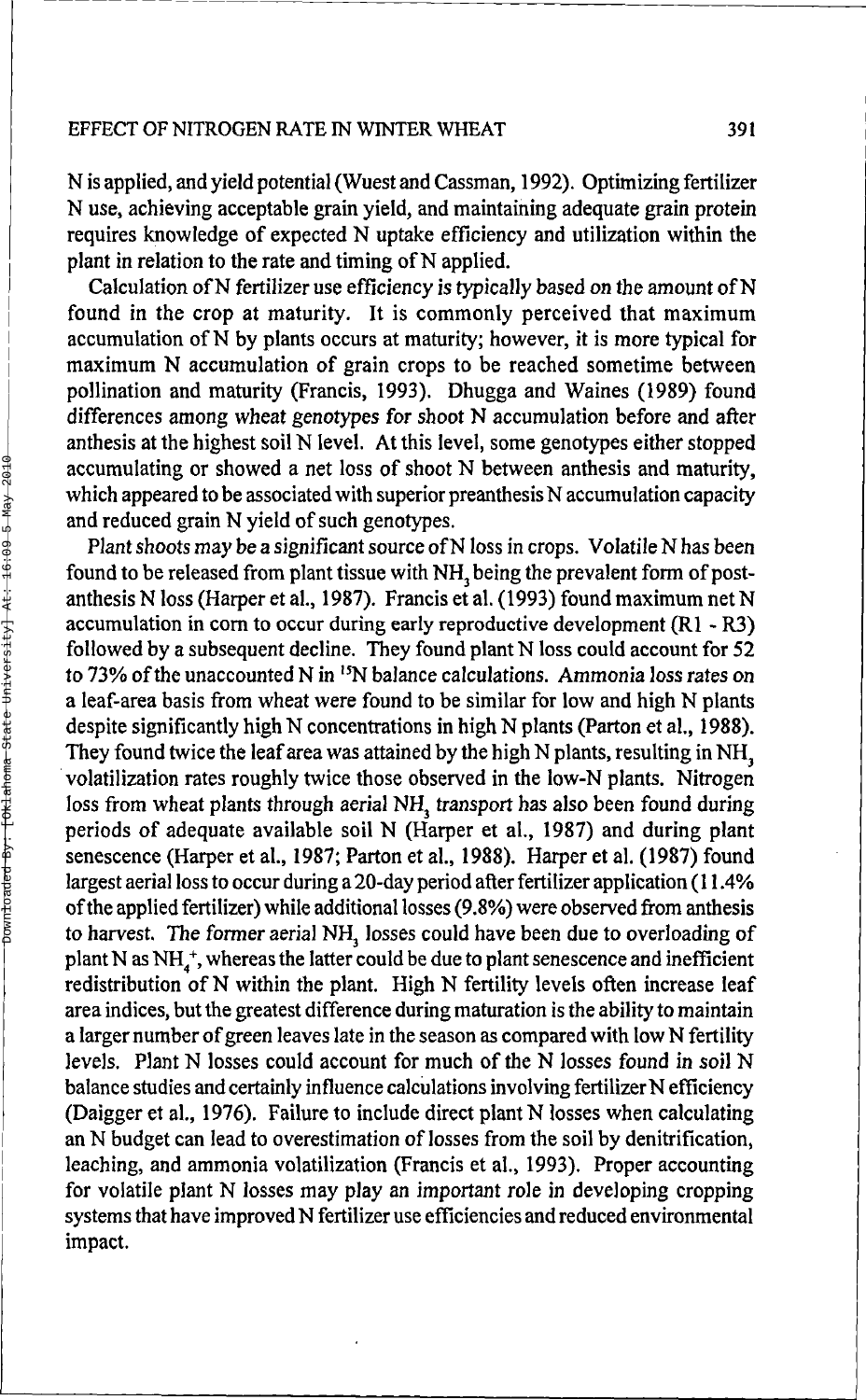Remobilization of vegetative N during grain fill in wheat contributes significantly to final grain N content. Van Sanford and Mackown (1987), working with soft red winter wheat, detected significant cultivar differences in N remobilization from the flag leaf, peduncle, and lower culm. The proportion of N accumulated by the spike ranged among cultivars from 51 to 91%. They also found 83% of the total above-ground N at maturity to be present in the plant at anthesis. An analysis of cultivar differences indicated that all of the cultivar variation in final spike N could be associated with variation in total N uptake. Higher post-anthesis N uptake was associated with lower N utilization efficiency (spike weight/total plant N), higher grain N concentration, and lower grain yields (Van Sanford and Mackown, 1987).

Although soil fertility research programs have been successful in establishing fertilizer N optimums for selected wheat varieties, little work has been done to improve genetic NUE in wheat. Therefore, plant breeders need to develop cultivars that can absorb N more efficiently from the soil and effectively partition absorbed N to the grain. Such cultivars could minimize loss of N from the soil and make more economic use of the absorbed N (Dhugga and Waines, 1989). Because crop fertilizer recovery seldom exceeds 50%, the potential for increasing NUE has stimulated new research. It is the unaccounted portion in the crop that is currently being addressed in research. Effective use of applied N by the crop will reduce input costs per unit of product harvested. Identification of N use efficient wheat varieties could decrease N fertilizer requirements and limit the potential for NO<sub>3</sub>-N leaching losses. More studies are required to identify wheat varieties which maintain high yield potential with lower N fertilizer requirements. The objective of this research was to estimate plant N loss from several wheat cultivars and experimental populations as a function of N applied and to characterize N use efficiency.

#### **MATERIALS AND METHODS**

Two field experiments were initiated in October 1993 and 1994 at the Agronomy Research Station in Stillwater and Perkins to estimate plant N loss from several wheat cultivars as a function of N applied, and to characterize NUE as affected by time of N fertilization. Four wheat varieties (Karl, 2180, TAM W-101, and Chisholm) were evaluated at both locations. In addition to these four, 'Longhorn' was also evaluated at Perkins. At both locations, the plot size was  $1.13 \times 15.2$  m (5 rows/plot). All cultivars and experimental populations were evaluated at preplant N rates of 0, 30, 60, and 120 kg ha<sup>-1</sup> (Stillwater) and 0, 45, 90, and 180 kg ha<sup>-1</sup> (Perkins). Urea ammonium nitrate (UAN, 28-0-0) was used as the N source applied at planting for all N treatments. A complete factorial arrangement of treatments was used (N rate x genotype) in a randomized complete block experimental design with four and three replications for Stillwater and Perkins, respectively. Soil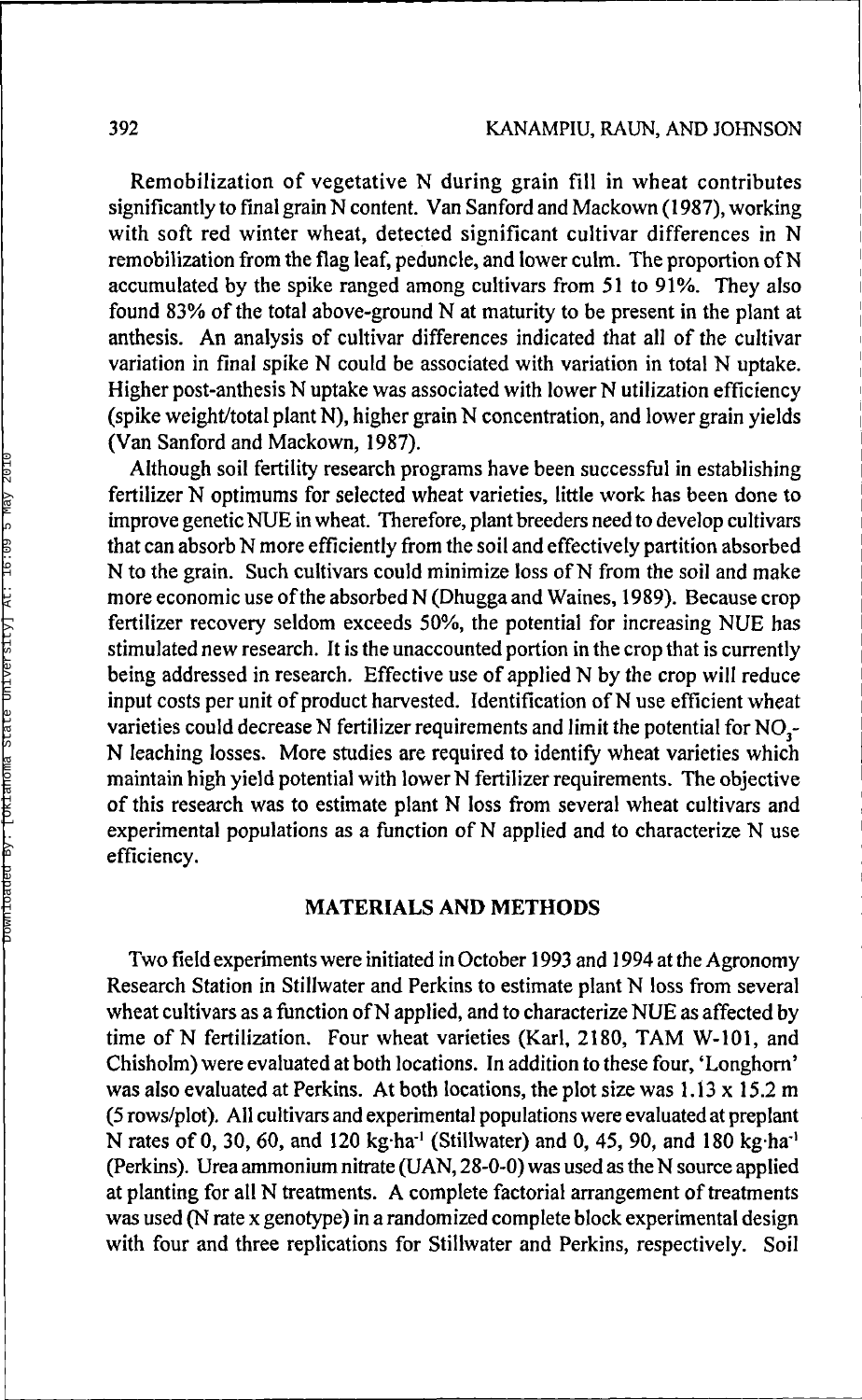|     | TABLE 1. Soil chemical characteristics and classification at Stillwater and Perkins, |
|-----|--------------------------------------------------------------------------------------|
| OK. |                                                                                      |

| Location   | pH <sup>*</sup> | $NH_A-N$ | NO.-N | Ъp | $K_p$     | Total N <sup>e</sup>                                                           | Organic C <sup>o</sup> |
|------------|-----------------|----------|-------|----|-----------|--------------------------------------------------------------------------------|------------------------|
|            |                 |          |       |    |           |                                                                                |                        |
| Stillwater | 5.5             | 10.2     | 5.5   | 38 | 20.9      | 0.67                                                                           | 6.4                    |
|            |                 |          |       |    |           | Classification: Kirkland silt loam (fine-mixed, thermic Udertic Paleustoll)    |                        |
| Perkins    | 6.0             | 19.1     | 6.5   |    | 11.8 29.5 | 0.66                                                                           | 7.4                    |
|            |                 |          |       |    |           | Classification: Teller sandy loam (fine-loamy, mixed, thermic Udic Argiustoll) |                        |

\*pH: 1:1 soil:water. <sup>b</sup>K and P: Mehlich III. 'Organic C and total N: dry combustion.

|                          | Stillwater           | Perkins                   |
|--------------------------|----------------------|---------------------------|
| Planting date:           | October 27, 1993     | October 24, 1994          |
| Forage at anthesis:      |                      |                           |
| harvest area             | $0.91 \times 4.6$ m  | $0.45 \times 3 \text{ m}$ |
| harvest date             | May 12, 1994         | April 24, 1995            |
| Forage at post-anthesis: |                      |                           |
| harvest area             | NA                   | $0.45 \times 3$ m         |
| harvest date             | NA                   | May 8, 1995               |
| Grain:                   |                      |                           |
| harvest area:            | $1.14 \times 10.6$ m | $1.13 \times 9$ m         |
| harvest date:            | June 20, 1994        | June 14, 1995             |
| Straw:                   |                      |                           |
| harvest area:            | $1.14 \times 10.6$ m | $1.13 \times 9$ m         |
| harvest date:            | June 20, 1994        | July 14, 1995             |

TABLE 2. Planting and harvest dates, Stillwater and Perkins, OK.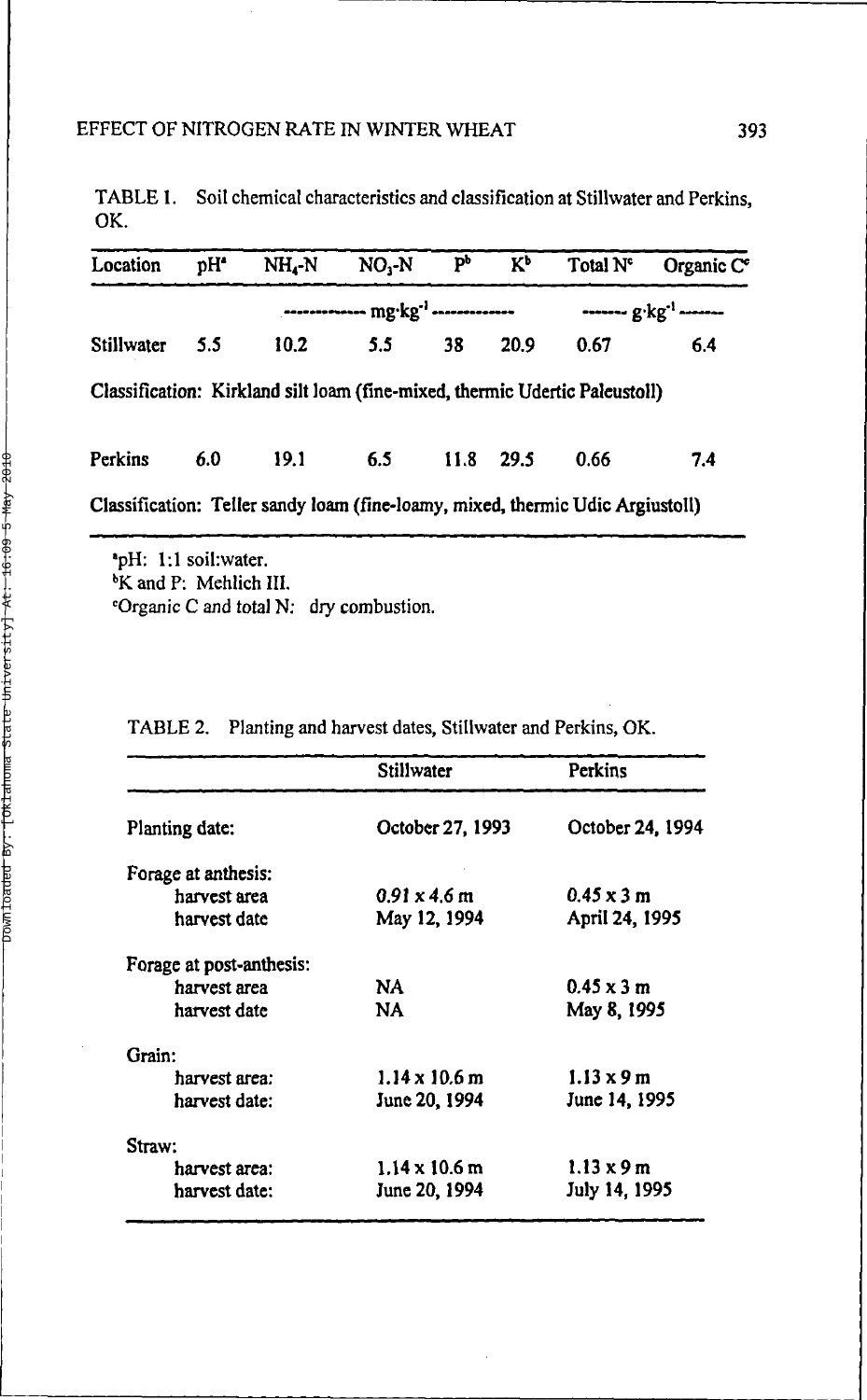classification, initial soil characteristics, harvest areas and harvest dates are reported for Stillwater and Perkins in Tables 1 and 2. Sufficient area was available in each plot to accommodate forage harvest and grain yield in separate areas of each plot. Forage harvests were obtained by hand clipping all plants 2 cm above the ground at anthesis. Subsamples from each respective harvest were collected for moisture and total N analysis. All forage and grain samples were ground in a large Wiley mill and later in an automated grinding unit to obtain finely ground forage, grain, and straw subsamples. Total N was determined on forage, grain and straw samples using a Carlo-Erba NA 1500 dry combustion analyzer (Schepers et al., 1989). Nitrogen use efficiency was analyzed according to an expanded model of Moll et al. (1982). Nitrogen use efficiency for grain yield was partitioned into various components as follows:

 $Gw/Ns = \text{grain weight/N supply}$  $Gw/Ns = (Nt/Ns)(Gw/Nt)$ , where  $Nt/Ns =$  uptake efficiency = ratio of total plant to N supply per unit area,  $Nt = (grain yield)(grain N) + (dry wt of stem and leaves)(N in stem and leaves),$  $Gw/Nt =$  utilization efficiency =  $(Gw/Ng)(Ng/Nt)$ , where  $Gw/Ng = \frac{1}{2}$  grain weight/grain N, and  $Ng/Nt =$  translocation efficiency = proportion of total plant N in the grain.

Nitrogen loss was estimated as the difference between total forage N accumulated at anthesis and the total (grain+straw) N at harvest. Data analysis was performed using SAS (SAS Institute Inc., 1988). Means were compared using Student-Newman-Keuls' (SNK) test at the *5%* significance level.

#### **RESULTS AND DISCUSSION**

At both locations, forage, grain and straw yield, and forage, grain, straw, and grain + straw N uptake increased with increasing N applied (Tables 3 and 4). The exception to this was noted for straw yield at Stillwater. Interpretation of N rate and variety main effects was simplified at Stillwater since no N rate by variety interactions were found for any of the measured dependent variables (Table 3). At Perkins a highly significant N rate by variety interaction was found for grain and straw yield, and straw and grain+straw N uptake, thus restricting interpretation of main effect means (Table 4). At both locations there were differences among varieties for forage, grain and straw yield and forage, grain, straw and grain + straw N uptake. The cultivars Chisholm and TAM W-101 both had high yield and N uptake in forage, grain, and grain + straw compared with other varieties at Stillwater. At Perkins, Chisholm, Karl, 2180 and Longhorn (which was not included at Stillwater) had high yield and N uptake in forage and grain.

Excluding NUE at Perkins, no N rate by variety interactions were found for N use efficiency variables (Tables 5 and 6). Increased fertilizer N generally decreased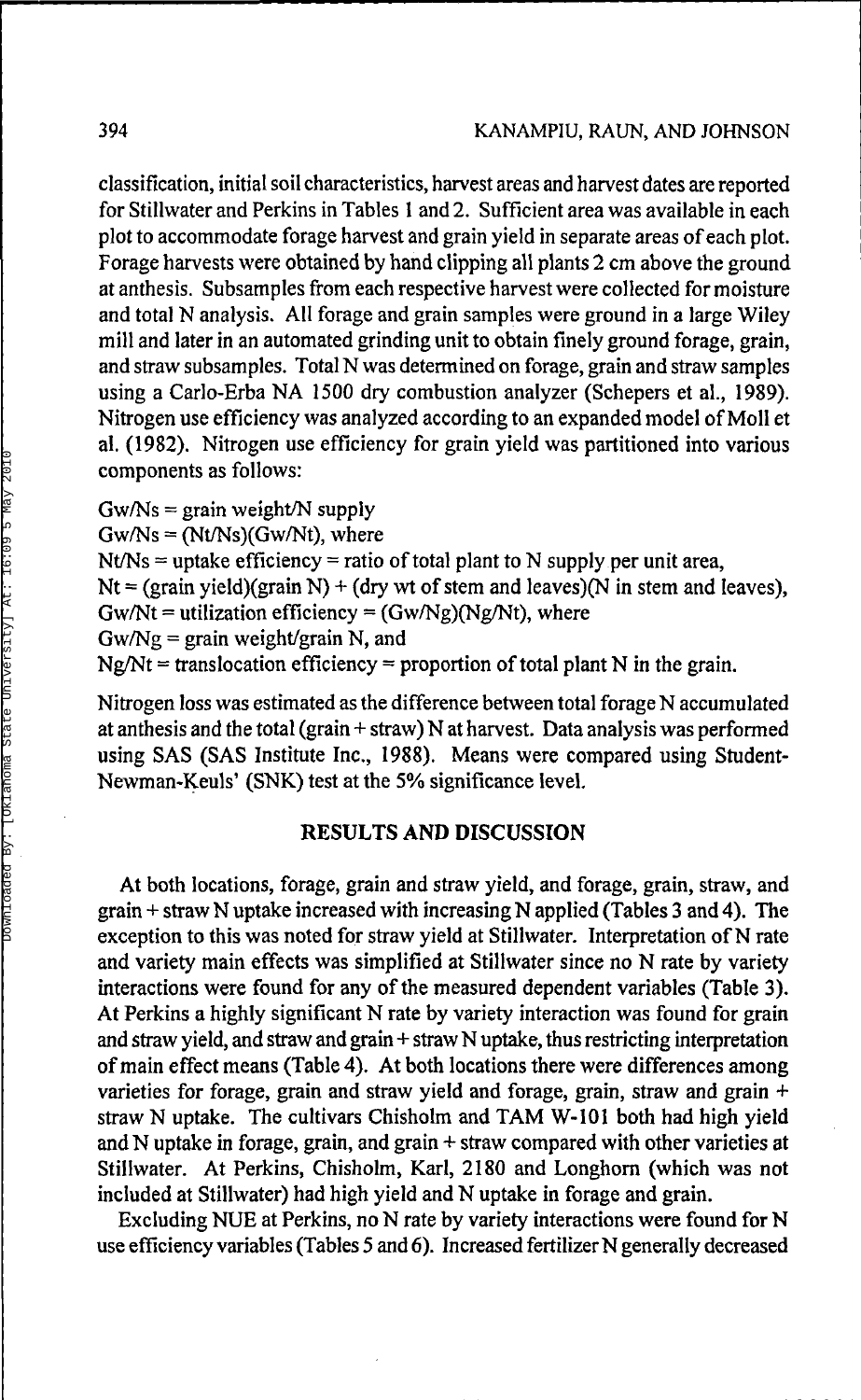|                             |    | Forage            | Grain             | Straw             | Forage                         | Grain                 | Straw                                                           | $(Grain + Straw)$ |
|-----------------------------|----|-------------------|-------------------|-------------------|--------------------------------|-----------------------|-----------------------------------------------------------------|-------------------|
|                             |    |                   |                   |                   |                                |                       | ----- nitrogen uptake, Mg·ha <sup>-1</sup> -------------------- |                   |
| Source of variation         | df |                   |                   |                   |                                | mean squares -------- |                                                                 |                   |
| Replication                 | 3  | $21.2***$         | 0.3ns             | 0.1 <sub>ns</sub> | $0.008**$                      | 0.0002ns              | $0.0002**$                                                      | $0.0008*$         |
| N rate                      | 3  | $11.1***$         | $1.8**$           | 0.3ns             | $0.004**$                      | $0.001**$             | $0.00002*$                                                      | $0.002**$         |
| Variety                     | 3  | $4.2**$           | $4.4***$          | $0.8*$            | $0.001*$                       | $0.0005**$            | $0.00008*$                                                      | $0.0003**$        |
| N rate * variety            | 9  | 0.9 <sub>ns</sub> | 0.5 <sub>ns</sub> | 0.2ns             | 0.0004 <sub>ns</sub>           | 0.00005ns             | 0.00001ns                                                       | 0.00008ns         |
| Residual error              | 45 | 0.8               | 0.1               | 0.2               | 0.0003                         | 0.0001                | 0.00001                                                         | 0.0001            |
| N rate, kg ha <sup>-1</sup> |    |                   |                   |                   | means, Mg·ha <sup>-1</sup> --- |                       |                                                                 |                   |
| $\mathbf 0$                 |    | 3.51              | 1.50              | 1.99              | 0.050                          | 0.032                 | 0.011                                                           | 0.043             |
| 30                          |    | 3.97              | 1.84              | 1.74              | 0.059                          | 0.041                 | 0.010                                                           | 0.051             |
| 60                          |    | 4.68              | 2.05              | 1.77              | 0.071                          | 0.047                 | 0.012                                                           | 0.059             |
| 120                         |    | 4.93              | 2.16              | 1.74              | 0.088                          | 0.053                 | 0.013                                                           | 0.066             |
| SED <sup>*</sup>            |    | 0.32              | 0.14              | 0.15              | 0.006                          | 0.004                 | 0.001                                                           | 0.004             |
| Variety:                    |    |                   |                   |                   |                                |                       |                                                                 |                   |
| Chisholm                    |    | 4.68              | 2.23              | 1.79              | 0.073                          | 0.049                 | 0.010                                                           | 0.059             |
| Karl                        |    | 4.06              | 1.69              | 1.55              | 0.066                          | 0.040                 | 0.10                                                            | 0.050             |
| 2180                        |    | 3.48              | 1.58              | 2.10              | 0.056                          | 0.037                 | 0.015                                                           | 0.052             |
| <b>TAM W-101</b>            |    | 4.85              | 2.05              | 1.81              | 0.074                          | 0.047                 | 0.010                                                           | 0.057             |
| <b>SED</b>                  |    | 0.32              | 0.14              | 0.15              | 0.006                          | 0.004                 | 0.001                                                           | 0.004             |
| Contrasts:                  |    |                   |                   |                   |                                |                       |                                                                 |                   |
| N rate linear               |    | **                | **                | ns                | $\bullet\bullet$               | **                    | **                                                              | $\bullet\bullet$  |
| N rate quadratic            |    | ns                | ns                | ns                | ns                             | ns                    | ns                                                              | ns                |

TABLE 3. Analysis of variance, means and comparisons for yield and nitrogen uptake, Stillwater, OK, 1994.

"SED: standard error of the difference between two equally replicated means.

\*,\*\*Significant at 0.05 and 0.01 probability levels, respectively.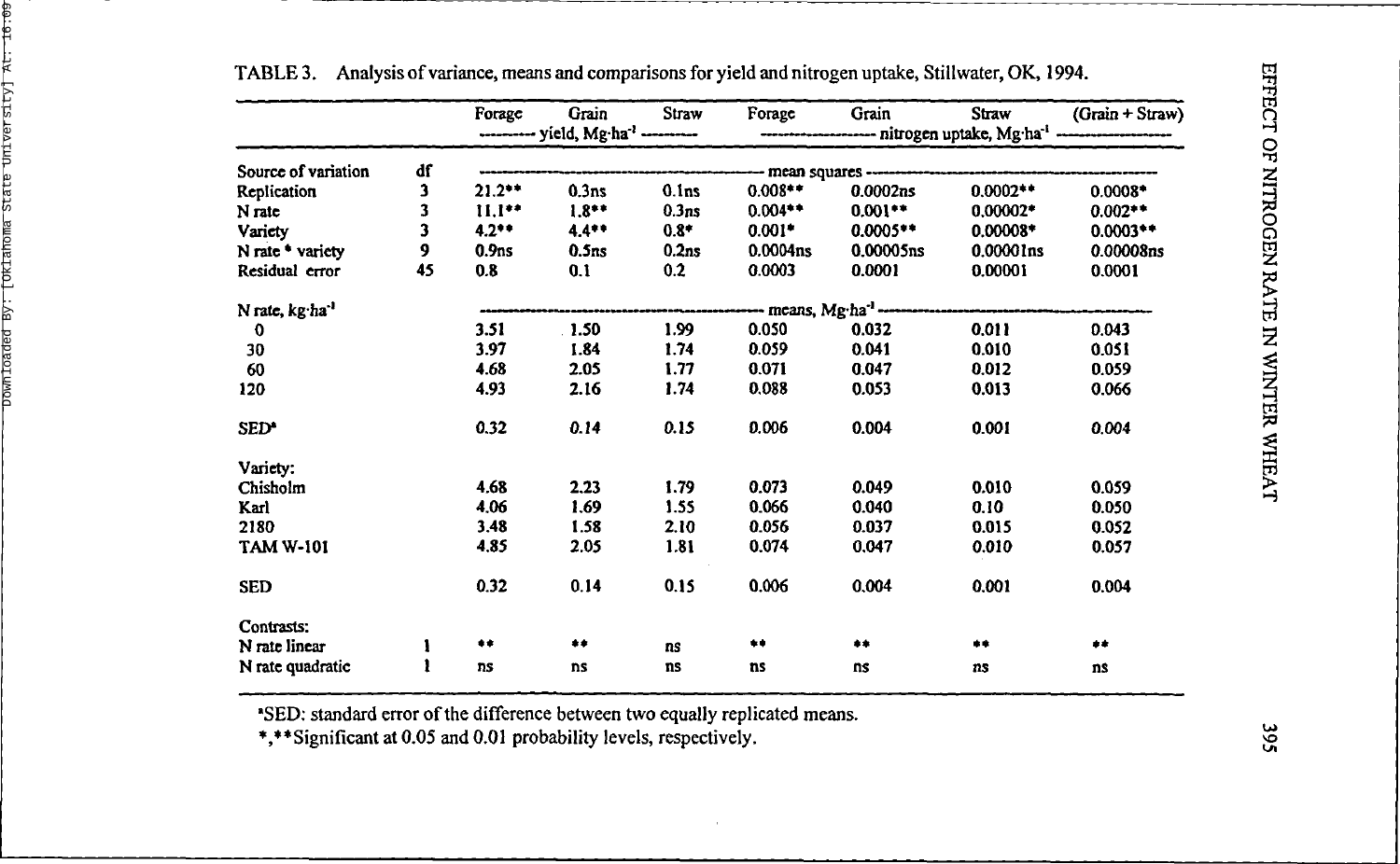|                            |    | Forage            | Grain              | Straw<br>---- yield, Mg·ha <sup>-1</sup> ----------------- | Forage                                | Grain                 | Straw      | (Grain + Straw)<br>--------- nitrogen uptake, Mg-ha <sup>-1</sup> --------- |
|----------------------------|----|-------------------|--------------------|------------------------------------------------------------|---------------------------------------|-----------------------|------------|-----------------------------------------------------------------------------|
|                            |    |                   |                    |                                                            |                                       |                       |            |                                                                             |
| Source of variation        | df |                   |                    |                                                            | ----- mean squares ------             |                       |            |                                                                             |
| Replication                | 2  | 2.5 <sub>ns</sub> | 0.04 <sub>ns</sub> | 0.1 <sub>ns</sub>                                          | $0.002*$                              | 0.00004ns             | 0.00006ns  | $0.0002*$                                                                   |
| N rate                     | 3  | 1.9 <sub>ns</sub> | $0.2***$           | $0.8**$                                                    | $0.003***$                            | $0.0004**$            | $0.0002**$ | $0.001**$                                                                   |
| Variety                    | 4  | 1.7 <sub>ns</sub> | $0.3**$            | $5.2**$                                                    | 0.0003ns                              | $0.00006*$            | $0.0004**$ | $0.0004**$                                                                  |
| N rate * variety           | 12 | 1.0 <sub>ns</sub> | $0.06*$            | $0.5**$                                                    | 0.0004 <sub>ns</sub>                  | 0.00004 <sub>ns</sub> | $0.00008*$ | $0.0002**$                                                                  |
| Residual error             | 34 | 0.8               | 0.03               | 0.1                                                        | 0.0003                                | 0.00002               | 0.00003    | 0.00006                                                                     |
| N rate, kg ha <sup>1</sup> |    |                   |                    |                                                            | means, Mg·ha <sup>-1</sup> ---------- |                       |            |                                                                             |
| $\bf{0}$                   |    | 2.96              | 0.83               | 1.50                                                       | 0.052                                 | 0.021                 | 0.014      | 0.036                                                                       |
| 45                         |    | 3.56              | 0.93               | 1.46                                                       | 0.066                                 | 0.026                 | 0.016      | 0.042                                                                       |
| 90                         |    | 3.40              | 0.88               | 1.57                                                       | 0.071                                 | 0.027                 | 0.018      | 0.045                                                                       |
| 180                        |    | 3.80              | 1.12               | 1.98                                                       | 0.087                                 | 0.034                 | 0.023      | 0.057                                                                       |
| SED <sup>*</sup>           |    | 0.34              | 0.07               | 0.13                                                       | 0.007                                 | 0.002                 | 0.002      | 0.003                                                                       |
| Varicty:                   |    |                   |                    |                                                            |                                       |                       |            |                                                                             |
| Chisholm                   |    | 3.31              | 0.90               | 1.28                                                       | 0.063                                 | 0.026                 | 0.016      | 0.041                                                                       |
| Karl                       |    | 3.19              | 0.87               | 1.17                                                       | 0.065                                 | 0.026                 | 0.012      | 0.039                                                                       |
| 2180                       |    | 3.82              | 1.07               | 1.21                                                       | 0.075                                 | 0.032                 | 0.015      | 0.047                                                                       |
| TAM W-101                  |    | 2.92              | 0.86               | 1.68                                                       | 0.066                                 | 0.024                 | 0.018      | 0.042                                                                       |
| Longhorn                   |    | 3.95              | 1.02               | 2.80                                                       | 0.077                                 | 0.027                 | 0.028      | 0.055                                                                       |
| <b>SED</b>                 |    | 0.38              | 0.08               | 0.15                                                       | 0.008                                 | 0.002                 | 0.002      | 0.003                                                                       |
| Contrasts:                 |    |                   |                    |                                                            |                                       |                       |            |                                                                             |
| N rate linear              | I  | ٠                 | **                 | $\bullet\bullet$                                           | **                                    | $\ddot{\phantom{1}}$  | **         | $+ +$                                                                       |
| N rate quadratic           | ı  | ns                | ns                 | ns                                                         | ns                                    | <b>ns</b>             | ns         | ns                                                                          |

TABLE 4. Analysis of variance, means and comparisons for yield and nitrogen uptake, Perkins, OK, 1995.

\*SED: standard error of the difference between two equally replicated means.

\*,\*\*Significant at 0.05 and 0.01 probability levels, respectively.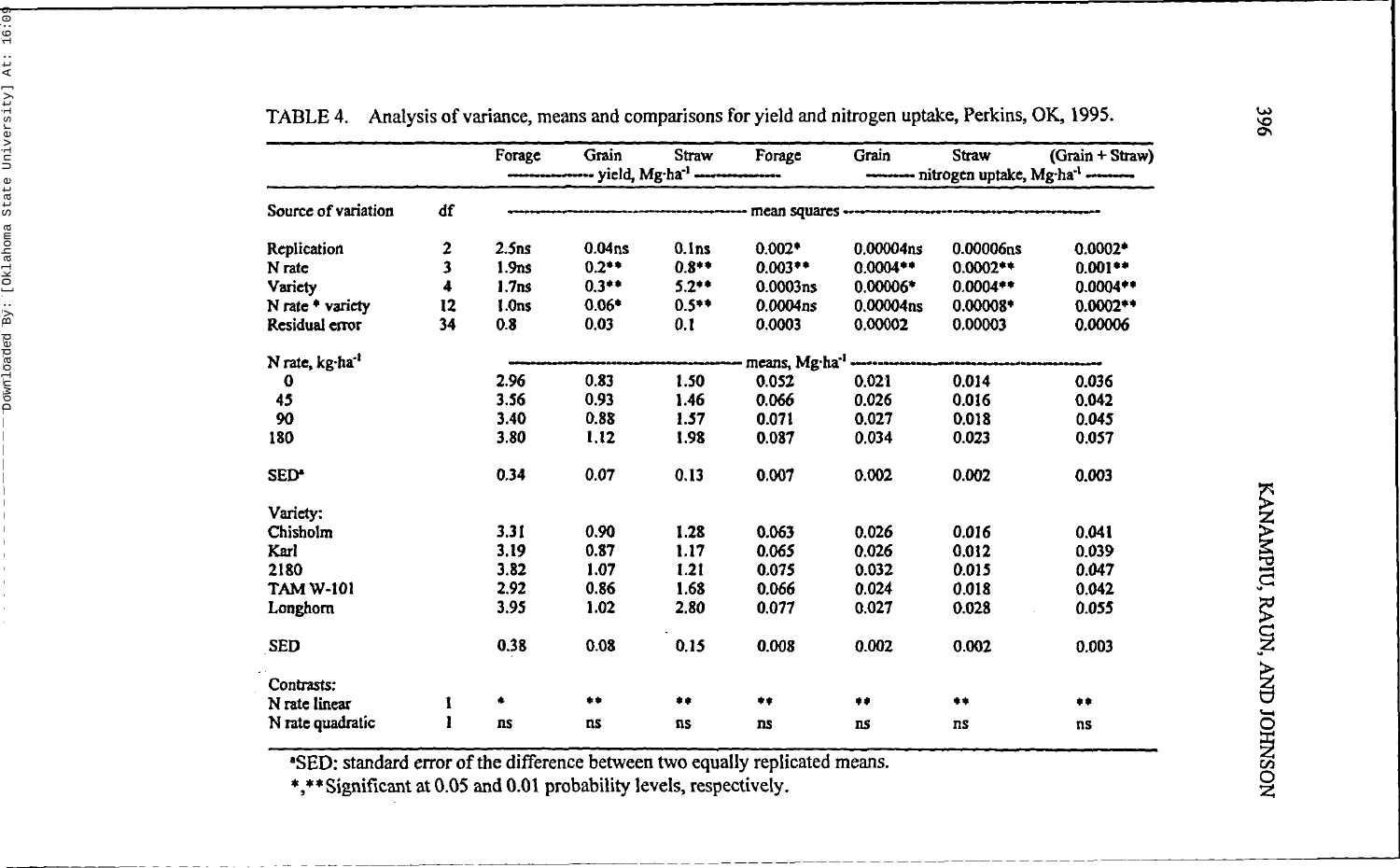|                             |    | Protein<br>%       | N-use<br>efficiency  | N-uptake<br>efficiency | N-utilization<br>efficiency | Fraction of<br>N translocated | Grain yield/<br>grain N | N loss<br>(kg ha') |
|-----------------------------|----|--------------------|----------------------|------------------------|-----------------------------|-------------------------------|-------------------------|--------------------|
|                             |    |                    | (Gw/Ns) <sup>*</sup> | (Nt/Ns)                | (Gw/Nt)                     | to grain(Ng/Nt)               | (GwNg)                  | (Na-Nh)            |
| Source of variation         | df |                    |                      |                        | mean squares                |                               |                         |                    |
| Replication                 | 3  | 102.1**            | 48.8ns               | $0.20**$               | 366.9**                     | $0.01**$                      | 442.4**                 | 3233.8**           |
| N rate                      | 3  | $36.6***$          | $7713.4***$          | $5.47**$               | 24.7ns                      | $0.01**$                      | $109.3**$               | 710.3*             |
| Varicty                     | 3  | 10.0 <sub>ns</sub> | 515.6**              | $0.11*$                | $159.1***$                  | $0.04**$                      | 38.3ns                  | 572.6ns            |
| N rate * variety            | 9  | 11.4ns             | 105.4ns              | 0.03ns                 | 11.9 <sub>ns</sub>          | 0.002ns                       | 11.6ns                  | 372.3ns            |
| Residual error              | 45 | 2.1                | 46.5                 | 0.04                   | 15.2                        | 0.003                         | 20.6                    | 258.4              |
| N rate, kg·ha <sup>-1</sup> |    |                    |                      |                        | ---- means --               |                               |                         |                    |
| 0                           |    | 12.1               | $\bf{0}$             | 0                      | 35.4                        | 0.74                          | 47.6                    | 7,7                |
| 30                          |    | 12.9               | 61.5                 | 1.7                    | 36.2                        | 0.80                          | 45.3                    | 8.2                |
| 60                          |    | 13.1               | 34.2                 | 1.0                    | 35.7                        | 0.80                          | 44.6                    | 12.9               |
| 120                         |    | 14.1               | 18.0                 | 0.5                    | 33.4                        | 0.81                          | 41.2                    | 22.1               |
| SED <sup>+</sup>            |    | 0.51               | 2.41                 | 0.07                   | 1.38                        | 0.02                          | 1.61                    | 5.68               |
| Variety:                    |    |                    |                      |                        |                             |                               |                         |                    |
| Chisholm                    |    | 12.5a              | 46.2                 | 1.2                    | 38.2                        | 0.8                           | 46.5a                   | 13.9               |
| Karl                        |    | 13.4a              | 34.0                 | 1.0                    | 34.3                        | 0.8                           | 43.1a                   | 15.9               |
| 2180                        |    | 13.5a              | 31.5                 | 1.0                    | 31.1                        | 0.7                           | 43.8a                   | 4.0                |
| <b>TAM W-101</b>            |    | 12.9a              | 39.8                 | 1.1                    | 37.1                        | 0.8                           | 45.3a                   | 17.1               |
| <b>SED</b>                  |    | 0.51               | 2.41                 | 0.07                   | 1.38                        | 0.02                          | 1.61                    | 5.68               |
| Contrasts:                  |    |                    |                      |                        |                             |                               |                         |                    |
| N rate linear               |    | 幸楽                 | $\bullet\bullet$     |                        | ns                          | **                            | $***$                   | **                 |
| N rate quadratic            |    | ns                 | **                   | **                     | ns                          |                               | ns                      | ns                 |

Analysis of variance, means and comparisons for nitrogen use efficiency components, Stillwater, TABLE 5. OK, 1994.

"Gw = grain weight; Ns = N supply; Na = N accumulated in plant at anthesis; Nt = total N in plant at maturity;  $Ng = N$  accumulated in grain at harvest;  $Nh = N$  accumulated in plant at harvest.

<sup>b</sup>SED: standard error of the difference between two equally replicated means.

\*,\*\*Significant at 0.05 and 0.01 probability levels, respectively.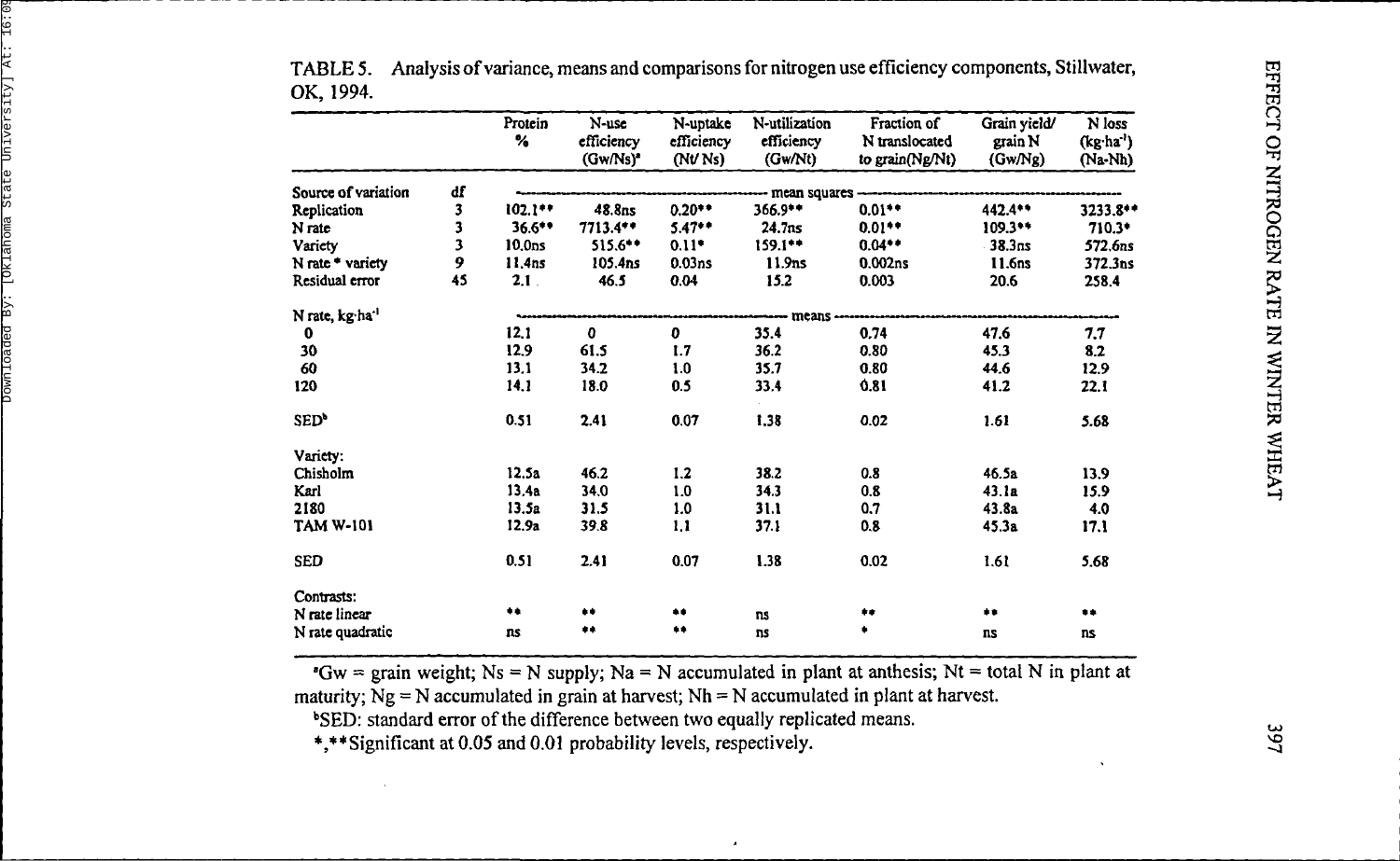|                     |    | Protein<br>%      | N-use<br>efficiency | N-uptake<br>efficiency | N-utilization<br>efficiency | Fraction of<br>N translocated | Grain yield/<br>grain N | N loss<br>(kg ha' |
|---------------------|----|-------------------|---------------------|------------------------|-----------------------------|-------------------------------|-------------------------|-------------------|
|                     |    |                   | (Gw/Ns)*            | (NV Ns)                | (GwNt)                      | to grain(Ng/Nt)               | (GwNg)                  | (Na-Nh)           |
| Source of variation | ď  |                   |                     |                        | mean squares -              |                               |                         |                   |
| Replication         | 2  | 48.4**            | 18.0ns              | $0.10*$                | $138.***$                   | 0.004 <sub>ns</sub>           | 224.4**                 | 655ns             |
| N rate              | 3  | $18.54*$          | 995.6**             | $1.66***$              | 36*                         | 0.003ns                       | $90.6***$               | 551.4ns           |
| Variety             | 4  | $13.2**$          | $47.0**$            | $0.11**$               | 23ns                        | $0.069**$                     | $63.0**$                | 85.2ns            |
| N rate * variety    | 12 | 0.9 <sub>ns</sub> | $21.8*$             | 0.03 <sub>ns</sub>     | 8.5ns                       | 0.009 <sub>ns</sub>           | 5.3 <sub>ns</sub>       | 168.6ns           |
| Residual error      | 32 | 1.1               | 8.9                 | 0.02                   | 9                           | 0.006                         | 5.6                     | 295.3             |
| N rate, kg ha'      |    |                   |                     |                        | -- means                    |                               |                         |                   |
| 0                   |    | 14.8              | 0                   | $\bf{o}$               | 23.2                        | 0.60                          | 38.8                    | 16.4              |
| 45                  |    | 15.9              | 23.3                | 1.0                    | 22.9                        | 0.63                          | 36.5                    | 25.0              |
| 90                  |    | 17.4              | 11.0                | 0.6                    | 20.2                        | 0.61                          | 33.2                    | 25.8              |
| 180                 |    | 17.6              | 7.0                 | 0.4                    | 20.5                        | 0.62                          | 33.5                    | 31.4              |
| SED <sup>+</sup>    |    | 0.40              | 1.1                 | 0.05                   | 1.12                        | $0.03 +$                      | 0.89                    | 6,74              |
| Variety:            |    |                   |                     |                        |                             |                               |                         |                   |
| Chisholm            |    | 16.3              | 11.8                | 0.5                    | 22.4                        | 0.6                           | 35.3                    | 21.8a             |
| Karl                |    | 17.5              | 13.1                | 0.6                    | 23.0                        | 0.7                           | 33.0                    | 26.6a             |
| 2180                |    | 17.4              | 18.1                | 0.8                    | 22.7                        | 0.7                           | 33.4                    | 27.9a             |
| <b>TAM W-101</b>    |    | 15.5              | 11.7                | 0.6                    | 21.4                        | 0.6                           | 37.4                    | 24.7a             |
| Longhorn            |    | 15.0              | 14.7                | 0.8                    | 19.5                        | 0.5                           | 38.5                    | 22.3a             |
| <b>SED</b>          |    | 0.45              | 1.5                 | 0.07                   | 1.27                        | 0.04                          | 1.18                    | 7.33              |
| Contrasts:          |    |                   |                     |                        |                             |                               |                         |                   |
| N rate linear       |    | **                |                     | $\bullet\bullet$       | $\clubsuit\spadesuit$       | ns                            | $\bullet\bullet$        |                   |
| N rate quadratic    |    | ns                |                     | ٠                      | ns                          | ns                            | ns                      | ns                |

TABLE 6. Analysis of variance, means and comparisons for nitrogen use efficiency components, Perkins, OK, 1995.

"Gw = grain weight; Ns = N supply; Na = N accumulated in plant at anthesis; Nt = total N in plant at maturity;  $Ng = N$  accumulated in grain at harvest;  $Nh = N$  accumulated in plant at harvest.

<sup>b</sup>SED: standard error of the difference between two equally replicated means.

\*,\*\*Significant at 0.05 and 0.01 probability levels, respectively.

÷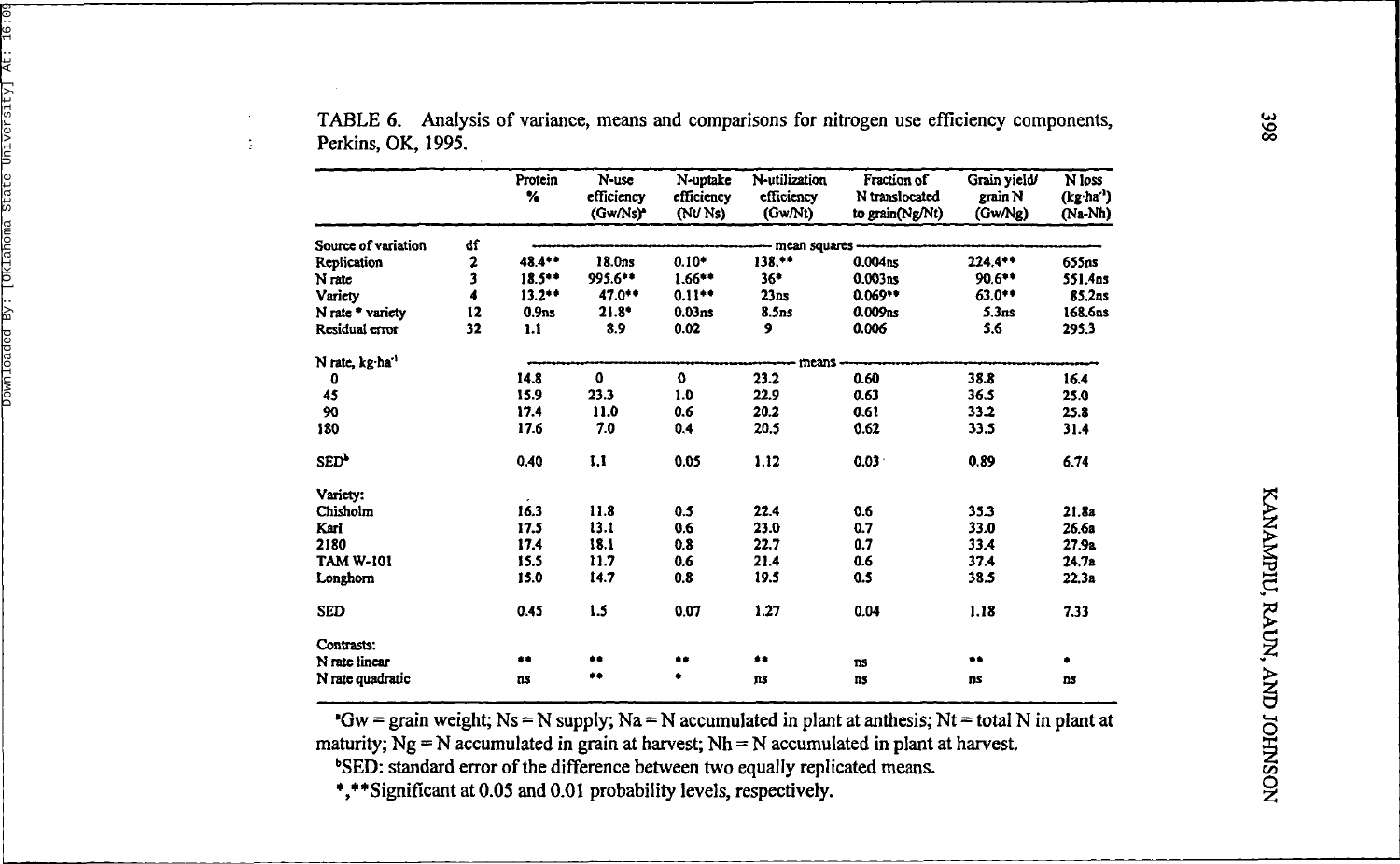|                                  | Grain<br>yield | Straw<br>yield | Straw <sub>N</sub><br>uptake | Grain + Straw N<br>uptake | N-use<br>efficiency |
|----------------------------------|----------------|----------------|------------------------------|---------------------------|---------------------|
|                                  |                | $(Gw/Ns)^*$    |                              |                           |                     |
| $0 \text{ kg N} \text{ ha}^{-1}$ |                |                |                              |                           |                     |
| Chisholm                         | 0.89           | 1.47           | 0.019                        | 0.042                     |                     |
| Karl                             | 0.86           | 1.19           | 0.011                        | 0.035                     |                     |
| 2180                             | 0.64           | 0.87           | 0.011                        | 0.030                     |                     |
| TAM W-101                        | 0.87           | 1.85           | 0.017                        | 0.038                     |                     |
| Longhom                          | 0.81           | 1.89           | 0.014                        | 0.033                     |                     |
| 45 kg N ha <sup>-1</sup>         |                |                |                              |                           |                     |
| Chisholm                         | 0.93           | 1.34           | 0.013                        | 0.040                     | 23                  |
| Karl                             | 0.78           | 0.72           | 0.001                        | 0.032                     | 19                  |
| 2180                             | 1.28           | 1.49           | 0.017                        | 0.052                     | 32                  |
| <b>TAM W-101</b>                 | 0.76           | 1.28           | 0.016                        | 0.037                     | 19                  |
| Longhorn                         | 0.91           | 2.46           | 0.026                        | 0.048                     | 23                  |
| 90 kg N ha <sup>-1</sup>         |                |                |                              |                           |                     |
| Chisholm                         | 0.76           | 0.85           | 0.011                        | 0.034                     | 10                  |
| Karl                             | 0.91           | 1.44           | 0.016                        | 0.044                     | 11                  |
| 2180                             | 1.10           | 1.16           | 0.014                        | 0.050                     | 14                  |
| <b>TAM W-101</b>                 | 0.79           | 1.74           | 0.019                        | 0.042                     | 10                  |
| Longhorn                         | 0.91           | 3.22           | 0.035                        | 0.061                     | 11                  |
| 180 kg N ha <sup>-1</sup>        |                |                |                              |                           |                     |
| Chisholm                         | 1.01           | 1.50           | 0.018                        | 0.049                     | 6                   |
| Karl                             | 0.95           | 1.44           | 0.017                        | 0.046                     | 6                   |
| 2180                             | 1.13           | 1,19           | 0.016                        | 0.051                     | 73                  |
| <b>TAM W-101</b>                 | 1.03           | 1.83           | 0.022                        | 0.055                     | 6                   |
| Longhorn                         | 1.41           | 3.78           | 0.039                        | 0.078                     | 9                   |
| SED <sup>b</sup>                 | 0.16           | 0.29           | 0.004                        | 0.006                     | 2.4                 |

TABLE 7. Means for yield and components of nitrogen use efficiency at various nitrogen rates, Perkins, OK, 1995.

 $\text{``Gw} = \text{grain weight; }\text{Ns} = \text{N supply.}$ 

<sup>b</sup>SED: standard error of the difference between two equally replicated means.

NUE, N uptake efficiency, N utilization efficiency, fraction of N translocated to grain and grain yield per grain N, but increased protein content and N loss (Tables 5 and 6). However, the increase in fraction of N translocated to the grain with increased fertilizer N at Perkins was not significant. Generally, percent protein and N loss were lower at Stillwater when compared to Perkins. The opposite was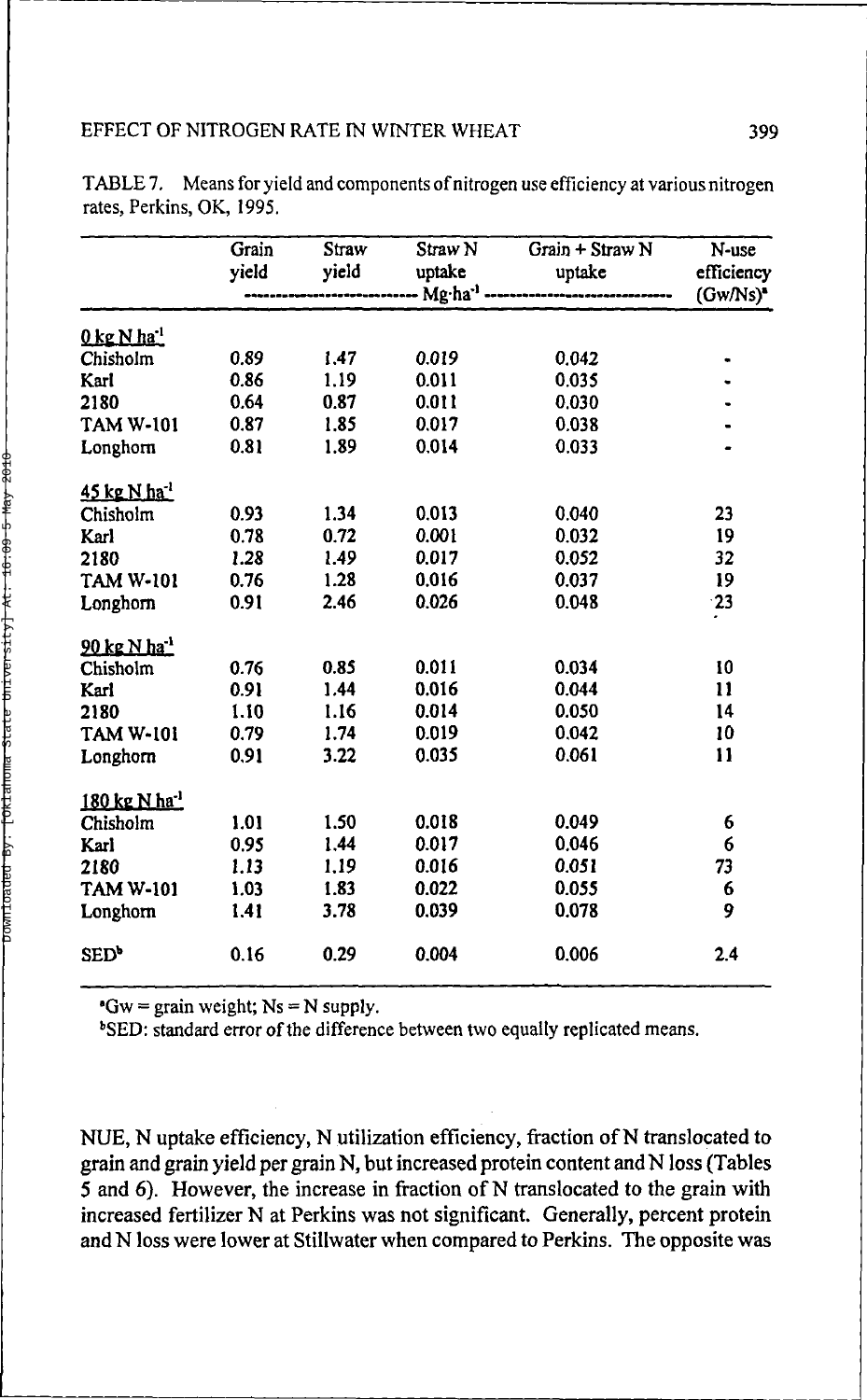

FIGURE 1. Change in total nitrogen uptake from anthesis to maturity in several winter wheat varieties, Perkins, OK, 1995.

observed for other NUE components. Nitrogen loss ranged from 4.0 to 17.1 and 21.8 to 27.9 kg·ha<sup>-1</sup> (averaged over N rates) at Stillwater and Perkins, respectively. In terms of the proportion of N accumulated in the plants at anthesis, N loss ranged from 7.7 to 30.0% and 53.2 to 59.4% at Stillwater and Perkins, respectively. Similar results of N loss from wheat plants through aerial NH<sub>3</sub> transport have also been found during periods when there is adequate available soil N (Harper et al., 1987).

Except for percent protein, grain yield per grain N and N loss at Stillwater and N utilization efficiency and N loss at Perkins, the varieties evaluated showed differences in NUE components (Tables 5 and 6). At Stillwater, Chisholm and TAM W-101 had higher NUE, N uptake efficiency, and N utilization efficiency, whereas at Perkins, 2180 and Longhorn had higher N use and N uptake efficiency compared to other varieties evaluated. These results agree with the work of Daigger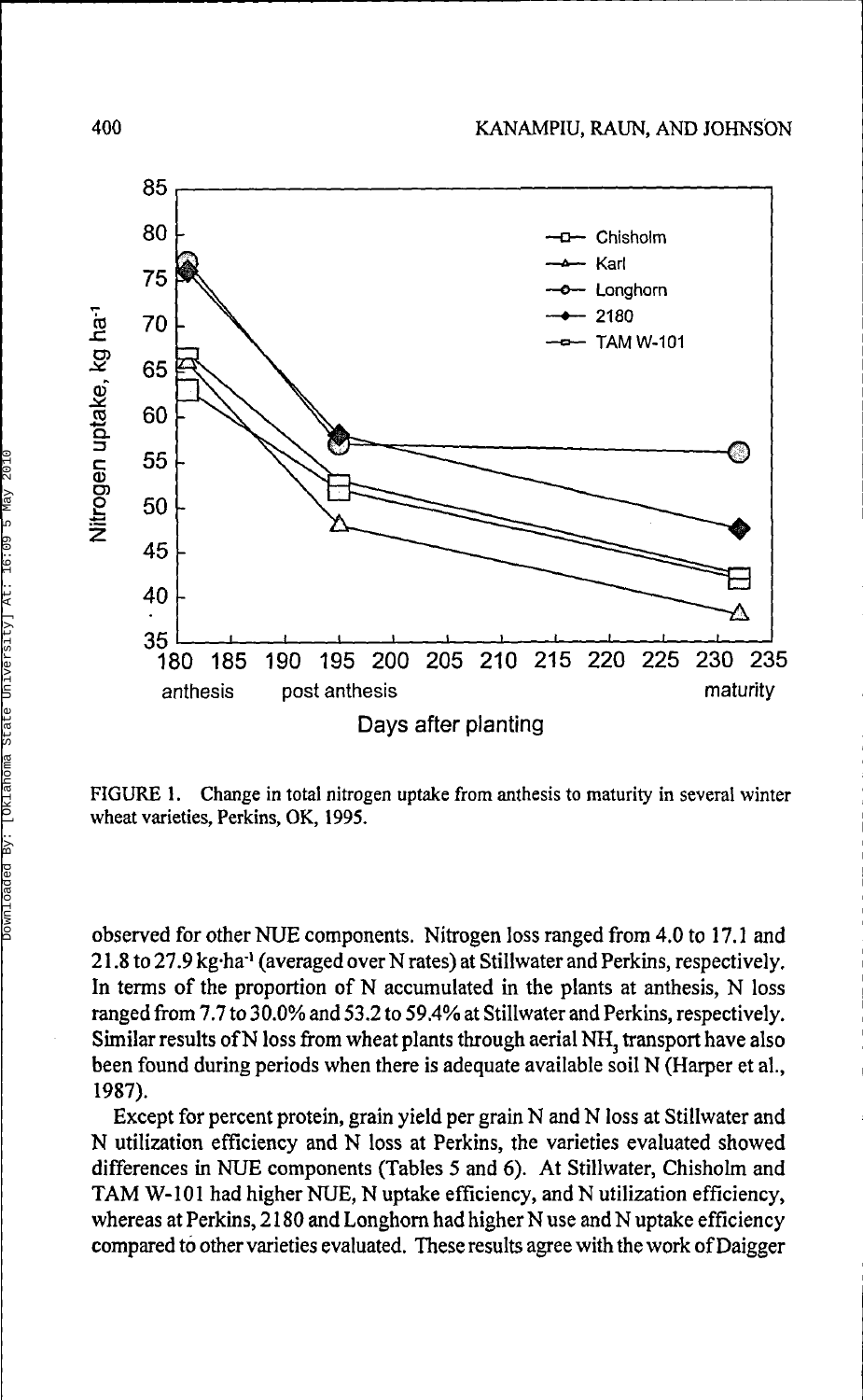

FIGURE 2. Response surface model of forage nitrogen loss versus forage yield and percent forage nitrogen, Stillwater, OK, 1994.

et al. ( 1976) and Dhugga and Waines (1989) who found differences among wheat genotypes for shoot N accumulation before and after anthesis. Differences between varieties were also found at various N rates for grain and straw yield, and straw and grain + straw N uptake and N use efficiency at Perkins (Table 7). Similar differences were found for NUE at Stillwater. All evaluated varieties showed a decrease in N uptake between anthesis and maturity at Perkins (Figure 1). Longhorn and 2180 had the highest N loss and Karl had the lowest. The loss was greater between anthesis and 14 days post-anthesis as compared to 14 days postanthesis and maturity. This suggests that most N losses occurred prior to and early in the grain filling period when N is rapidly translocated from other plant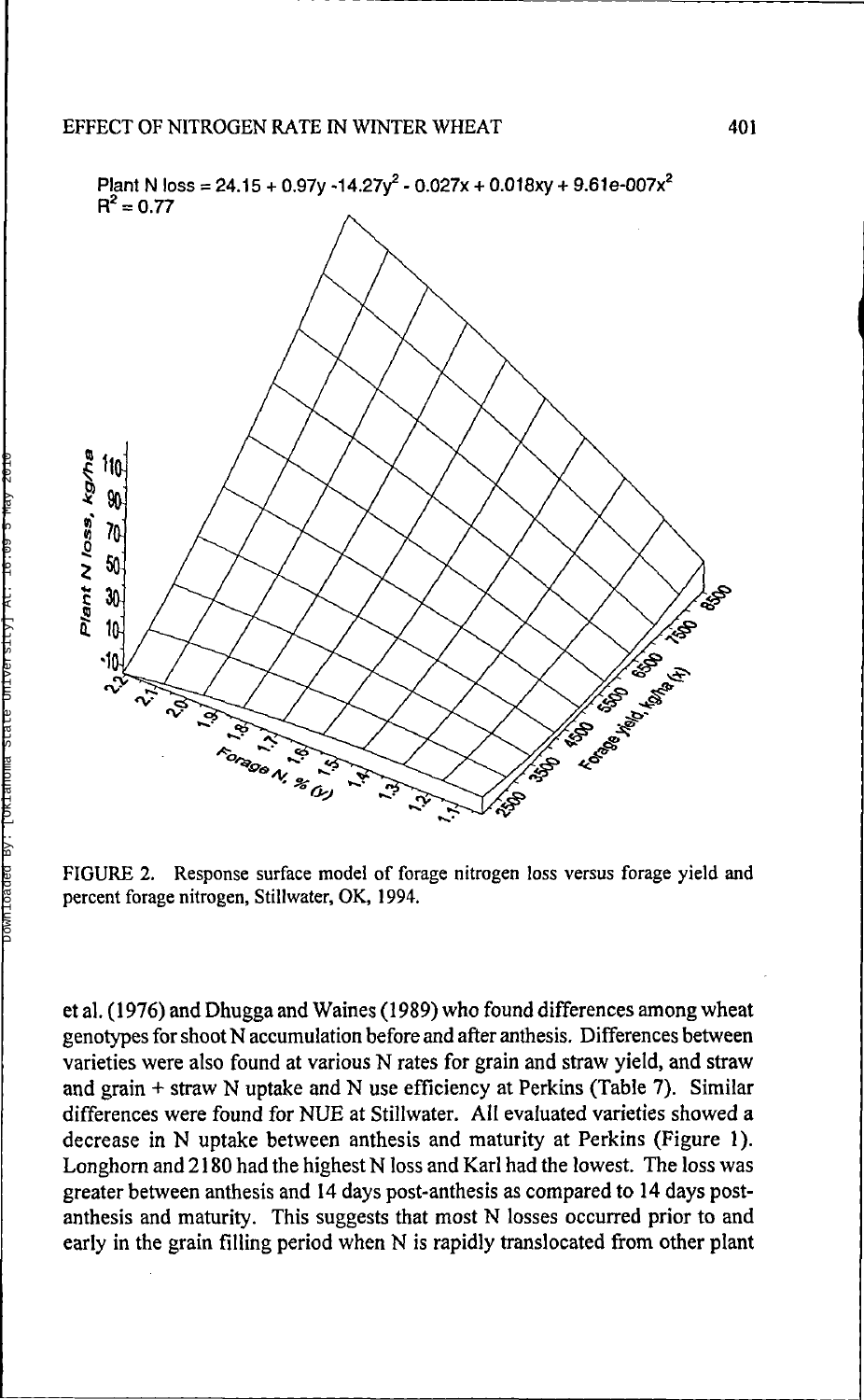

FIGURE 3. Response surface model of nitrogen loss versus forage yield and percent forage nitrogen, Perkins, OK, 1995.

parts to the head. During anthesis, protein in stems and leaves is degraded to its constituent amino acids and/or NH<sub>3</sub>. Ammonia assimilation occurs to incorporate the released N into amino acids. Depending on various factors such as temperature, light, wind, moisture, pH among others, NH<sub>3</sub> formed during protein degradation can be lost from the plant by volatilization. Results from response surface modeling suggest that N loss increases with increasing forage yield and percent forage N (Figures 2 and 3). This indirectly suggests that cultivars with a high harvest index (grain yield/total biomass) and low forage yield will have low plant N loss. Estimates of plant N loss in this work also suggest that N balance studies should consider this variable before assuming that all unaccounted N was lost to leaching or denitrification.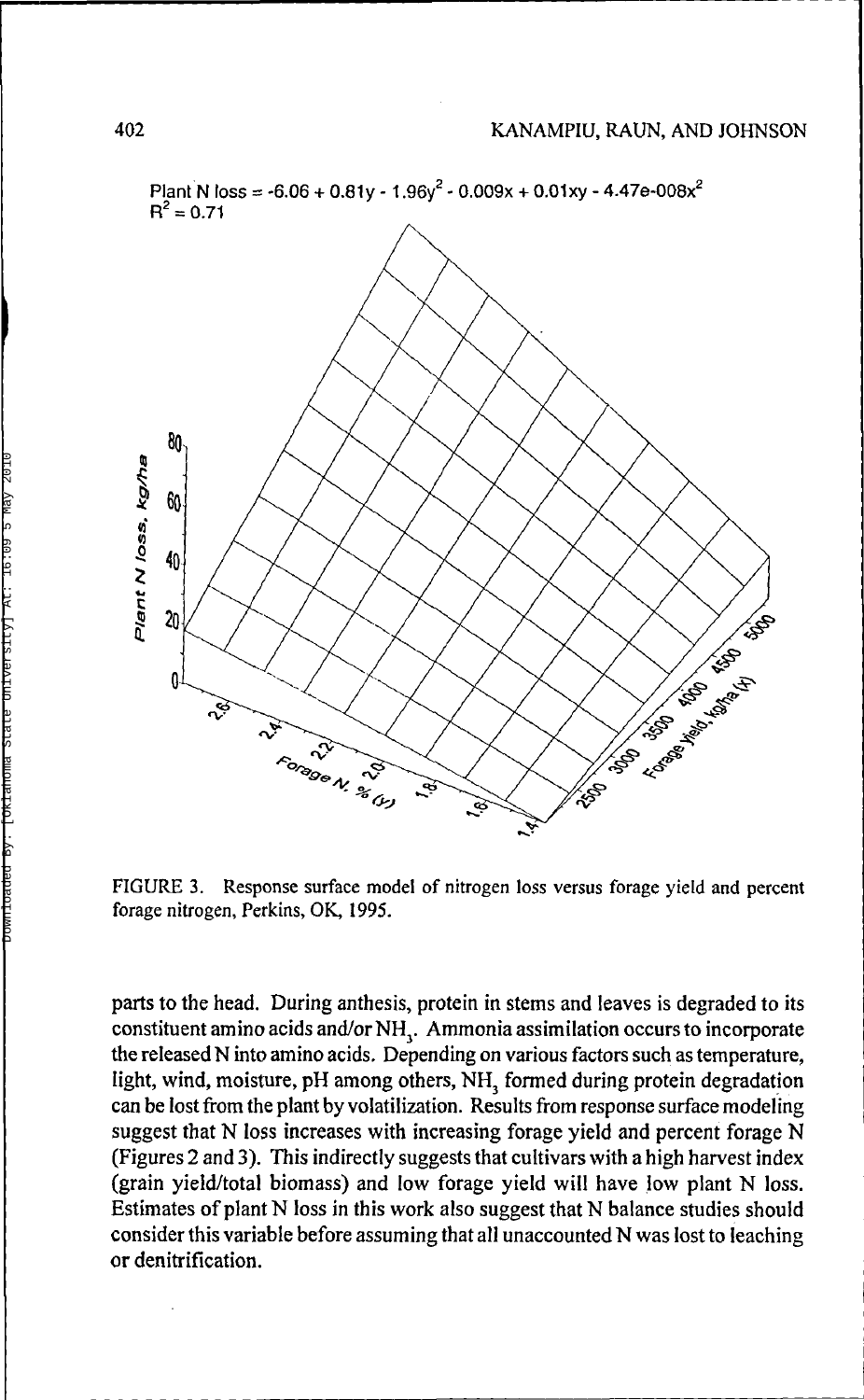#### EFFECT OF NITROGEN RATE IN WINTER WHEAT 403

It is important to note that estimates of plant N loss in this work have likely been underestimated since soil N uptake and plant N loss are dynamic processes which occur as the plant grows towards maturity. This is because our work did not identify the exact date (physiological stage) where N accumulated in wheat was at a maximum. Based on the literature cited, flowering was the best estimate for maximum N accumulation in wheat (Daigger et al., 1976). In addition, plant N loss as estimated here assumes that no added soil N uptake took place beyond flowering. This is somewhat unrealistic since we know that the wheat plant continues to assimilate soil N beyond flowering (Harper et al., 1987). Therefore, continued plant loss of additional assimilated soil N (beyond flowering) would not be accounted for using our methods.

#### **CONCLUSIONS**

Forage, grain, straw, total yield and N uptake, and N loss were significantly increased with increasing N applied. Nitrogen loss ranged from 4.0 to 26.3 and 11.2 to 27.9 kg·ha<sup>-1</sup> (averaged over N rates) at Stillwater and Perkins, respectively. Avoiding excess N application could reduce N losses and increase NUE in winter wheat varieties. Estimates of plant N loss from anthesis to 14 days post-anthesis were greater than that from 14 days post-anthesis to maturity. Results from response surface modeling suggest that N loss increased with increasing forage yield and percent forage  $\breve{N}$ . This indirectly indicates that varieties with a high harvest index and low forage yield may have low plant N loss. Estimates of plant loss in this work suggest N balance studies should consider this variable before assuming that all unaccounted N was lost to leaching and denitrification.

#### REFERENCES

- Daigger, L.A., D.H. Sander, and G.A. Peterson. 1976. Nitrogen content of winter wheat during growth and maturation. Agron. J. 68:815-818.
- Desai, R.M. and C.R. Bhatia. 1978. Nitrogen uptake and nitrogen harvest index in durum wheat cultivars varying in their grain protein concentration. Euphytica 27:561-566.
- Dhugga, K.S. and J.G. Waines. 1989. Analysis of nitrogen accumulation and use in bread and durum wheat. Crop Sci. 29:1232-1239.
- Francis, D.D., J.S. Schepers, and M.F. Vigil. 1993. Post-anthesis nitrogen loss from corn. Agron. J. 85:659-663.
- Harper, L.A., R.R. Sharpe, G.W. Langdale, and J.E. Giddens. 1987. Nitrogen cycling in a wheat crop: soil, plant, and aerial nitrogen transport. Agron. J. 79:965-973.
- Moll, R.H., E.J. Kamprath, and W.A. Jackson. 1982. Analysis and interpretation of factors which contribute to efficiency of nitrogen utilization. Agron. J. 74:562-564.